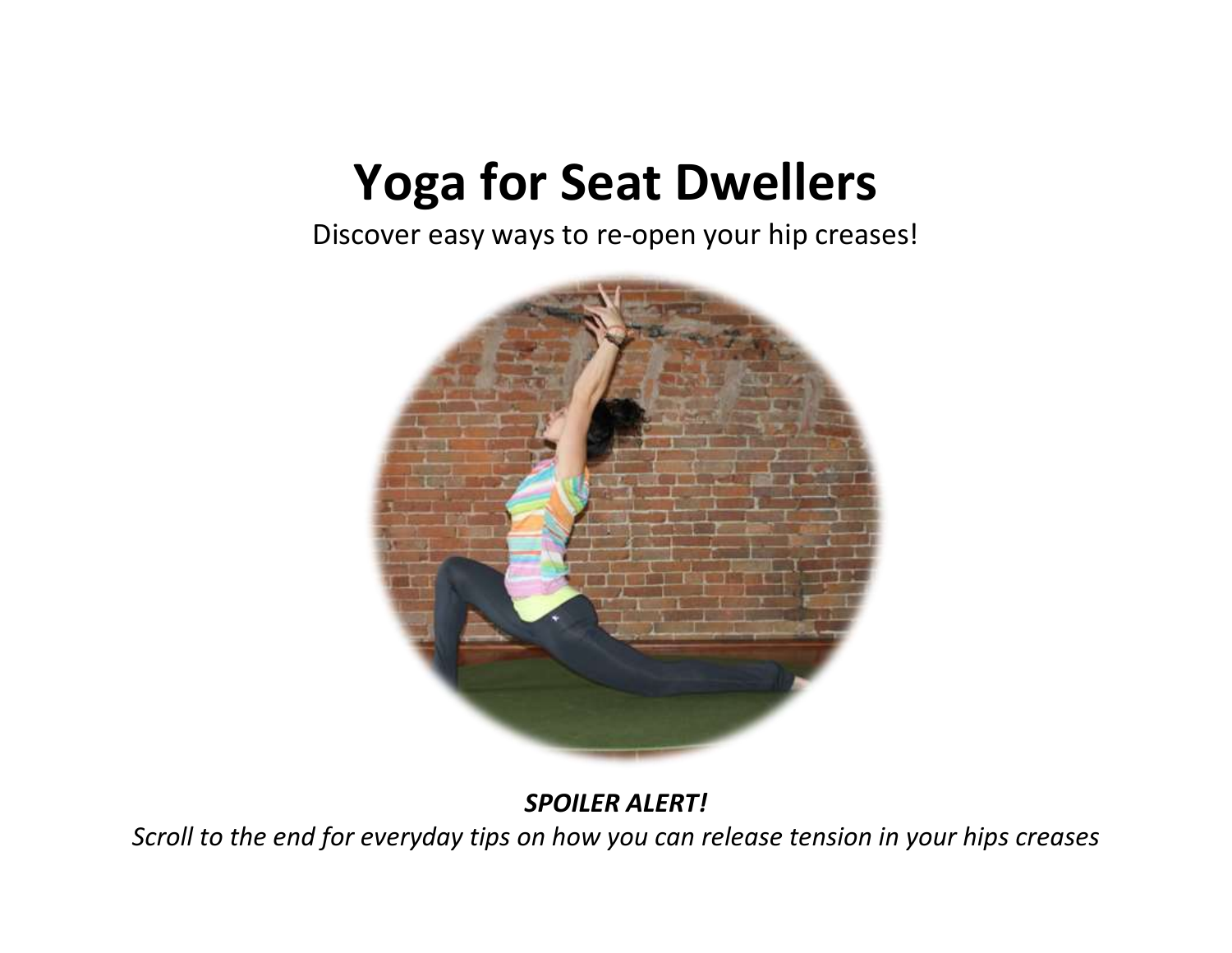## **WHY YOU SHOULD READ & DO THIS!**

 $\rightarrow$  With constantly sitting, our hip creases (or flexors) are in a constant state of shortening and contraction, making these very important core muscles, tight and weak. Tension and weakness create a whole host of problems in our bodies; we will cover three of them.

 $\rightarrow$  I offer a small amount of anatomy and A LOT of description for the poses, to help you understand how the anatomy affects your body!

→ I provide TIPS *that offer insight into what's happening in your body* and **WATCH OUT FOR** *that are signs that your body has gone too far in a pose.*

| Here are 3 common problems from tight hip flexors | Props you'll need      |
|---------------------------------------------------|------------------------|
| 1. Low back pain                                  | - Bolster or 2 pillows |
| 2. Weak buttocks and hamstrings                   | - Blanket              |
| 3. Shortness of breath                            | - Block or book        |

# **Yoga is all about interconnection and so is the body!**

So we can't just target the hip flexors. Your main hip flexor (psoas) works the hips AND spine, so we also need to focus on strengthening the low back…this is why breath and core work are a part of this practice.

# *I'd like to stress…*

…in some of the poses, I offer difference variations; if any of them do not feel good for your body, please do not continue just because it's a more challenging option. Pain is the body's way of telling you something is wrong. Please listen to that.

**Now let's get started with some light stretching and releasing!**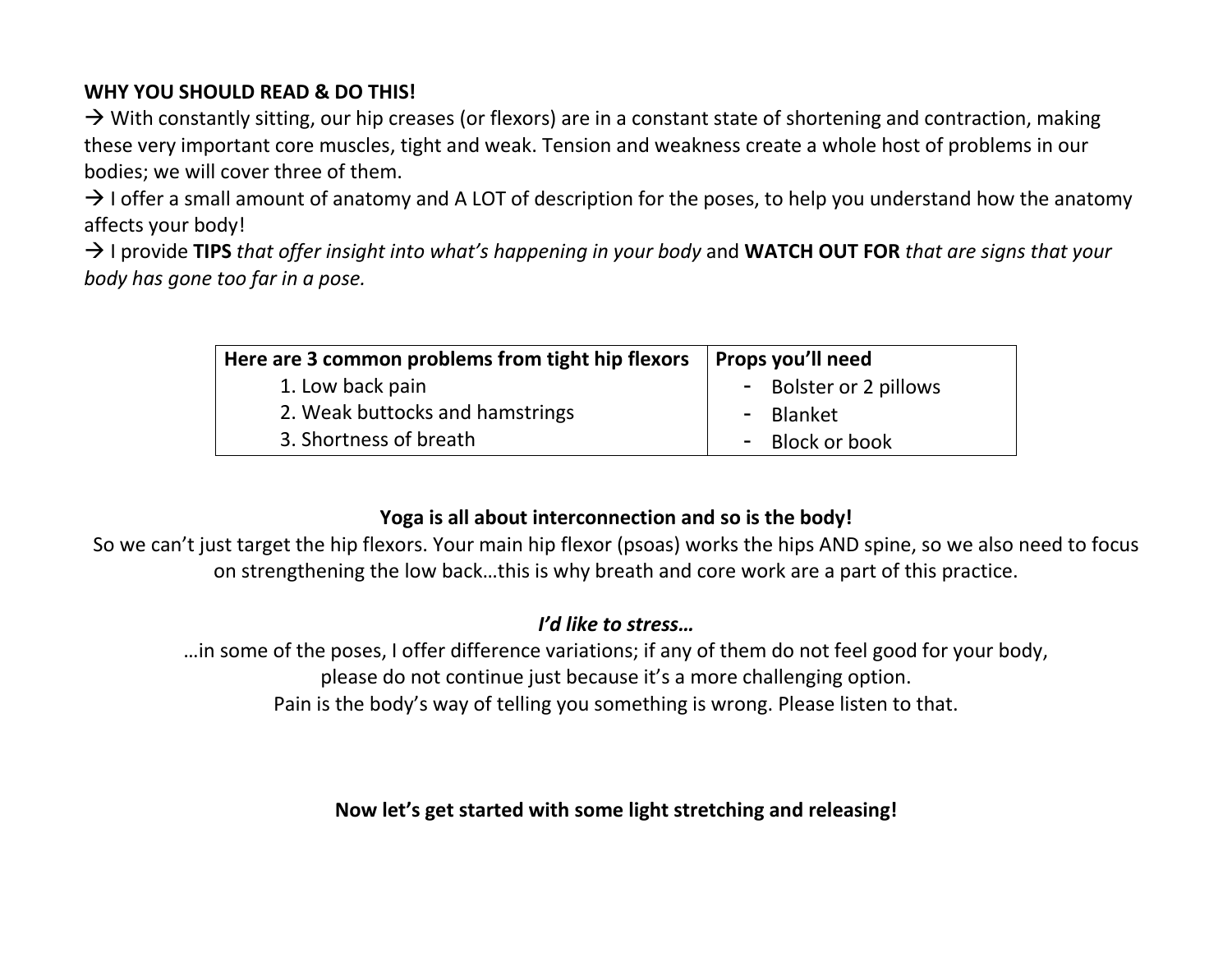## **ARDHA APANASANA** (Half knee to chest)

1. Hug your right knee into your chest, reaching for shin or behind the knee.

Keep your other leg straight and active. Hold for several breaths; then gently circle the knee to help with mobilizing that hip. Switch sides. **WATCH OUT FOR** *If your shoulders pull up when you reach, USE A STRAP* **TIP** *If your straight leg begins to bend and pull back, that is a sign that your psoas is tight*

2. To increase the stretch, bring a bolster underneath your pelvis and support your sacrum and follow directions above.

Lift pelvis up, move bolster off to the side and take a wide stance with your feet, slowly dropping knees side to side.

**WATCH OUT FOR** *This should feel very supportive.* 



*If it feels tweaky in your low back the bolster is likely too high and is creating too much of a back bend, so you should continue with #1*

Now, I want you to actually **FEEL YOUR HIP FLEXORS AT WORK**… Lie on your back with your knees bent, feet on the mat, hands on your hip creases. Try to pick up your feet, without actually lifting them. **TIP** *Simply initiating this movement, you will be able to feel your flexors engage.* This is actually quite hard, because you will want to remove your feet from the floor, but fight that urge… we'll pick them up momentarily! Do this several times to drive some heat into the front of the hips.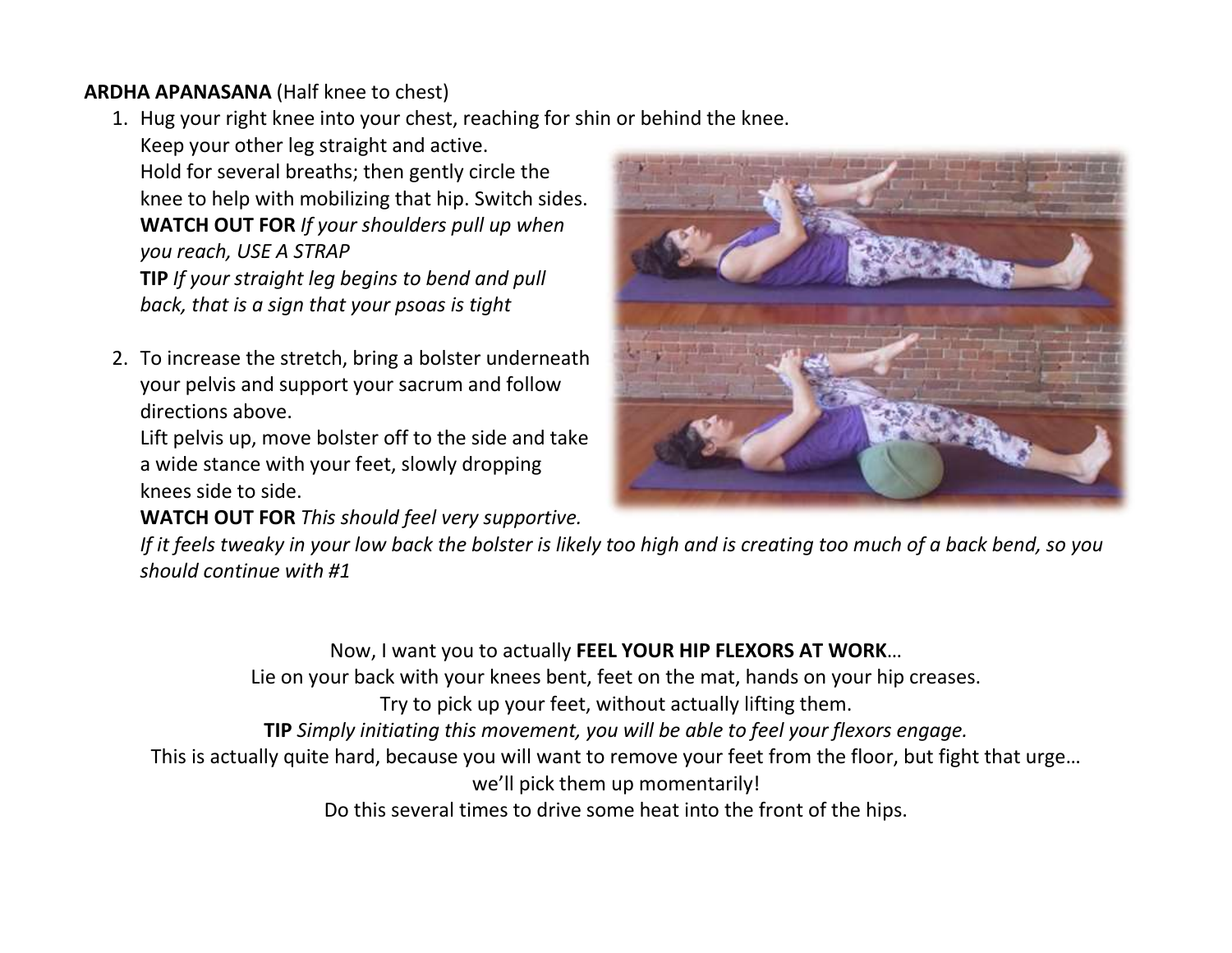

## **LEG LIFT WITH EXTERNAL ROTATION**

Staying on your back, keep one leg bent and straighten the other.

Let that leg fall open naturally and move it out, away from your body a few inches.

Engage your belly slightly and lift your leg up a few inches on your exhale.

Inhale lower, exhale lift. Repeat 7 times, *the slower the better* and then switch sides.

#### **COMMON PROBLEM #1 – CONQUER LOW BACK PAIN**

Tight hip flexors mean those muscles are constantly pulling your pelvis forward, creating a lot of pain and discomfort in your low back. In addition to stretching your hip creases, it is also essential to strengthen your abdominals, which help to stabilize your spine and relieve low back pain.

#### **ABDOMINAL STRENGTHENING**

- *1.* Bend both knees, squeeze your belly toward your spine and lift just one foot from the mat, trying not to let the pelvis move. Place foot back down and switch. Move slowly! Repeat 10 times. **WATCH OUT FOR** *If the pelvis rocks, it's a sign of instability in your deep abdominals and you should not try #2*
- 2. To add more of a challenge, squeeze your belly and side body in and pick up both feet, not letting your low belly puff. Slowly place back down and repeat 7 times. **WATCH OUT FOR** *If low belly puffs &/or your low back pulls away from the mat as you begin to lift, it's a sign of instability in your deep abdominals*



To correct this, push your lower back ribs down, maybe even bring your hands under your hips to help.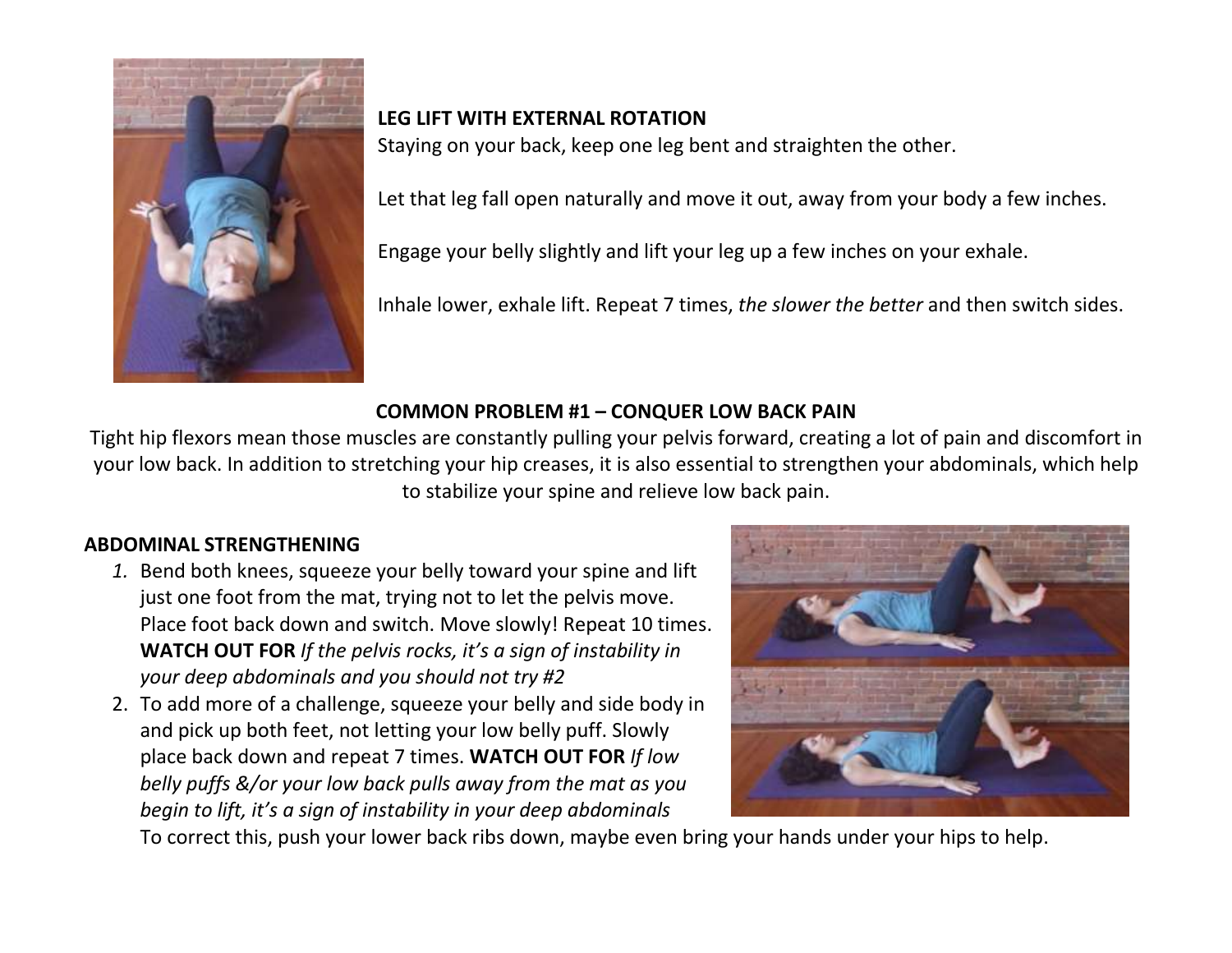#### **COMMON PROBLEM #2 – REMOVE WEAKNESS IN GLUTES/HAMSTRINGS**

If your hip flexors are tight, it's likely that there's also weakness in your glutes and hamstrings. Bringing your leg behind you helps to bring strength to the back of your body and length to your front!

#### **SALABHASANA** (Locust pose)

Squeeze the top of your right leg and lift it off of the floor a few inches, then give the buttocks a good squeeze. Lower down and switch. Repeat on each side 7 times.

**TIP** *The movement should be slow and should not irritate your low back*





## **ANANDA UTKATASANA** (Baby Chair pose)

I love this pose…It doesn't look like much, but there's so much going on in your legs and hips! Come to standing with feet hip width apart.

Squeeze your legs together and take a small bend in your knees, keep most of the weight in your heels. Do not let your knees move too far past your ankle.

Feel the activation on the backside of your legs and hold for 5 breaths.

**TIP** *Move your thighs back and tailbone toward the floor, to keep your torso vertical*

## **TABLE**



Lift one leg behind you, keeping the knee bent at 90 degrees between thigh and calf. Slowly lift and lower, giving the buttocks a good squeeze on the way up and trying to keep the pelvis level. Repeat 7 times on one side and switch. **Now that you're warmed up, let's ramp it up!**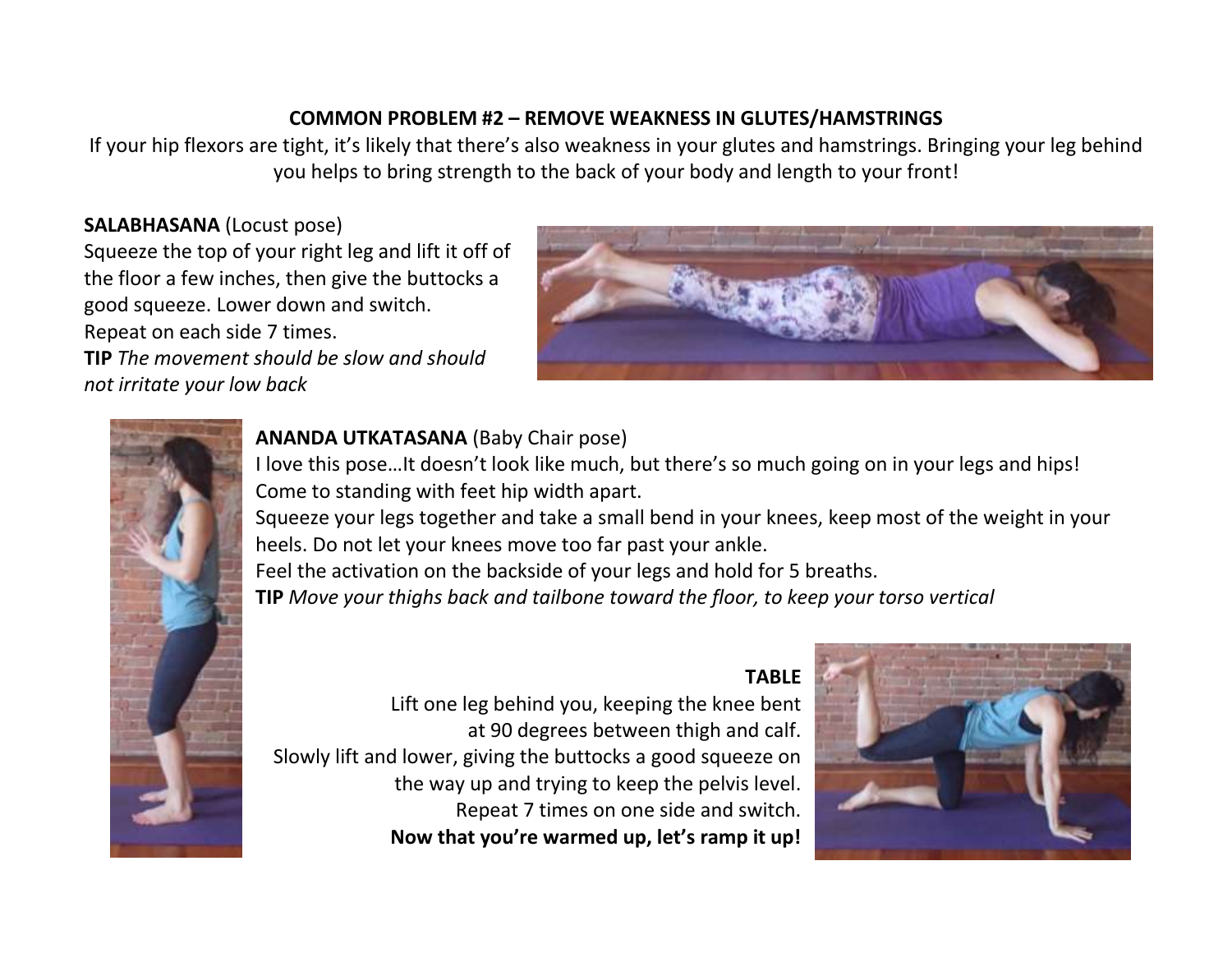

**ADHO MUKHA SVANASANA** (Downward Facing Dog). Press your fingers into the mat and lift your hips up toward the ceiling.

Squeeze the tops of your thighs and squeeze your legs together.

Stay here for several slow, deep breaths.

**TIP** *With all of the activation through the back of the legs in the last three poses, this stretches out your glutes and hamstrings!*

#### **CHAIR LEG LIFTS**

1. Place a folded blanket on a chair to help tip your pelvis forward. Make sure your knees are over your ankles. Ground down through the left foot and without leaning backward, exhale and lift the bent right leg a few inches from the floor.

Inhale lower and switch. Repeat 5 times on each side.

2. To add a challenge, straighten your leg, then lift. Repeat 3 times on each side.

**TIP** *You'll notice you won't be able to lift as high; that's due to the weight of your full leg and puts more stress in your back, so be careful with this one*

**WATCH OUT FOR** *Don't let yourself lean backward; it's a sign of instability in your low back*

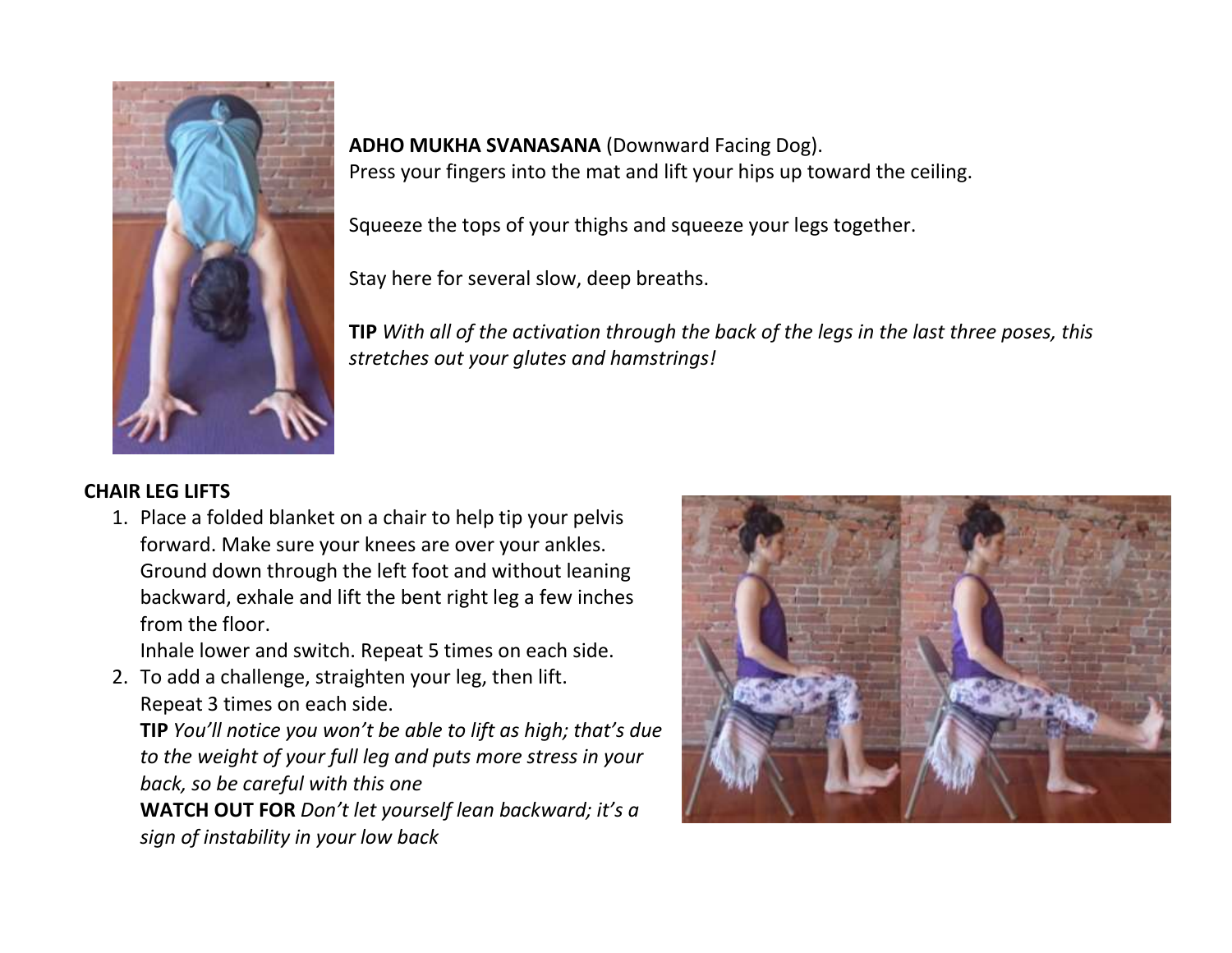# **ALANASANA** (Crescent Lunge)

Mindfully stand up from the chair, move it to the side and step into Alanasana. Be sure to stack your front knee directly over your front ankle and gently squeeze the top of your back thigh.

Hold the lunge for 5 full breaths and switch sides. Do 2 times each side

**TIP** *From all of the squeezing and flexing in the previous pose, you want to counteract this and bring the leg behind to stretch it out!*

# **NAVASANA** (Boat pose)

Let's work even more closely with the abdominals and hip flexors.

*1.* Come to sitting with knees bent, feet on the mat, resting on your forearms. Roll the shoulders back and energetically keep a lift through your heart/chest.

Squeeze your belly back to your spine and lift one foot off the mat, then the other. Hold for 2 full breaths and lower. Rest and repeat 2 more times.

**WATCH OUT FOR** *If your spine rounds or over arches here, this is your stop; do not try the next one*

- 2. For more of a challenge, come onto your hands, gently squeeze elbows together and keep lifting at the heart. Inhale lift your legs off of the floor, exhale squeeze them into your body, inhale release/lower. Repeat 3 times.
- *3.* To add more, place your hands behind your knees and find your balance. Inhale pick up both feet, exhale squeeze one in, inhale release. Exhale squeeze the other in, inhale release/lower. Repeat 3 times each side*.* **TIP** *You can keep your hands behind your knees for support or bring them to your heart's center*



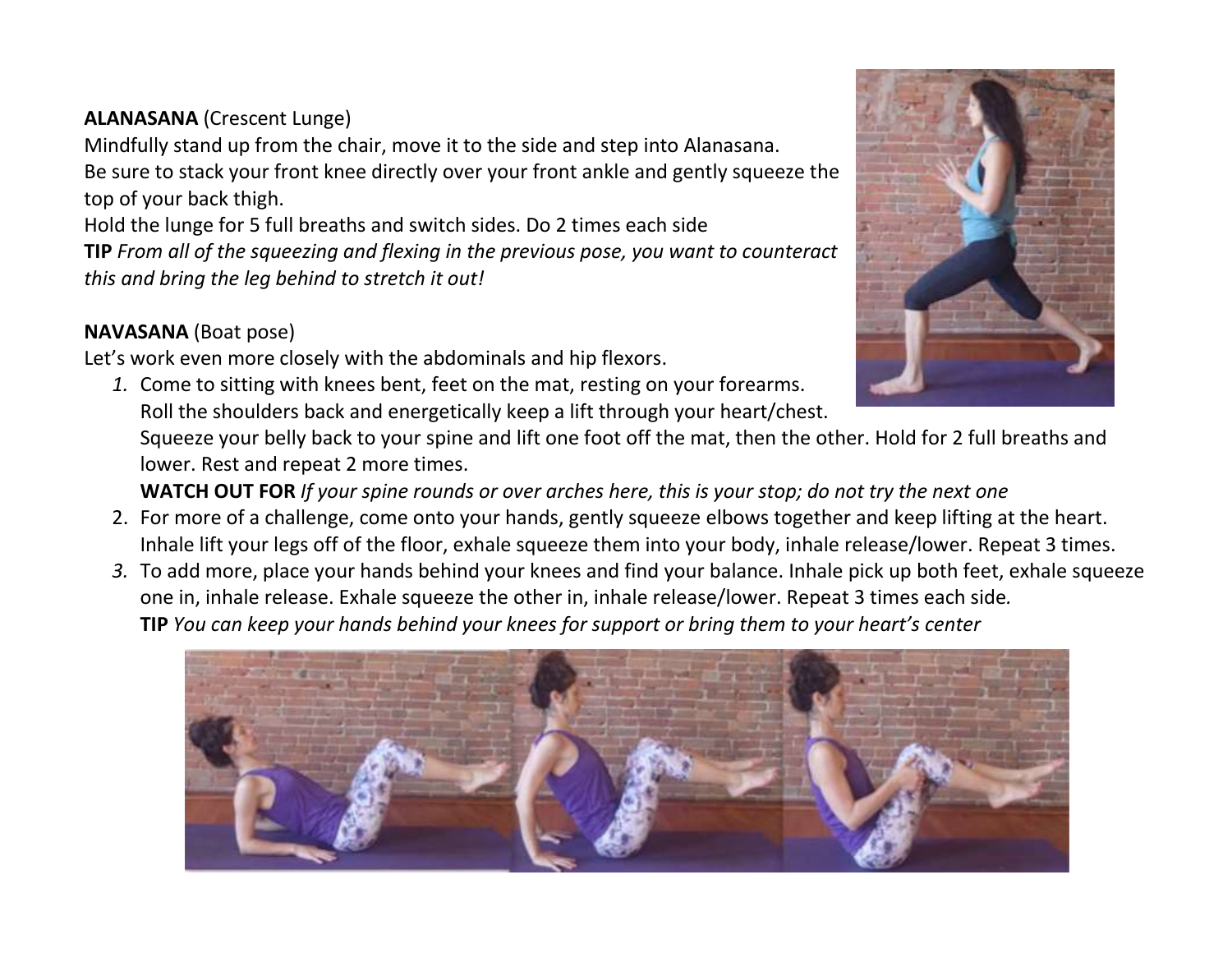

#### **PSOAS STRETCH**

Come on your back, knees bent, feet wide apart.

Drop your knees to your right and place your right foot on top of your left knee/thigh.

Lightly engage your belly to your spine and press your right foot down. Feel a nice stretch up the front of your leg.

Hold for 5 breaths and then release the foot and bring your knees to center. Switch sides.

# **SUPTA BADDHA KONASANA** (Reclined Bound Angle)

Lie on your back and bring the soles of your feet together, resting on the bolster, halfway up your calves and

underneath your feet. This should feel very freeing. Rest here for 8 elongated breaths.

To come out, engage your belly and bring your knees up, feet resting on bolster. Slowly walk the feet open, so that your knees rest close to one another.

**TIP** *This opens your low back, further releasing tension*

# **WATCH OUT FOR** *If you feel discomfort in your low back,*



*add a folded blanket on the side of each hip, for support. If that doesn't remove the discomfort, simply straighten your legs and rest with the bolster under your knees.*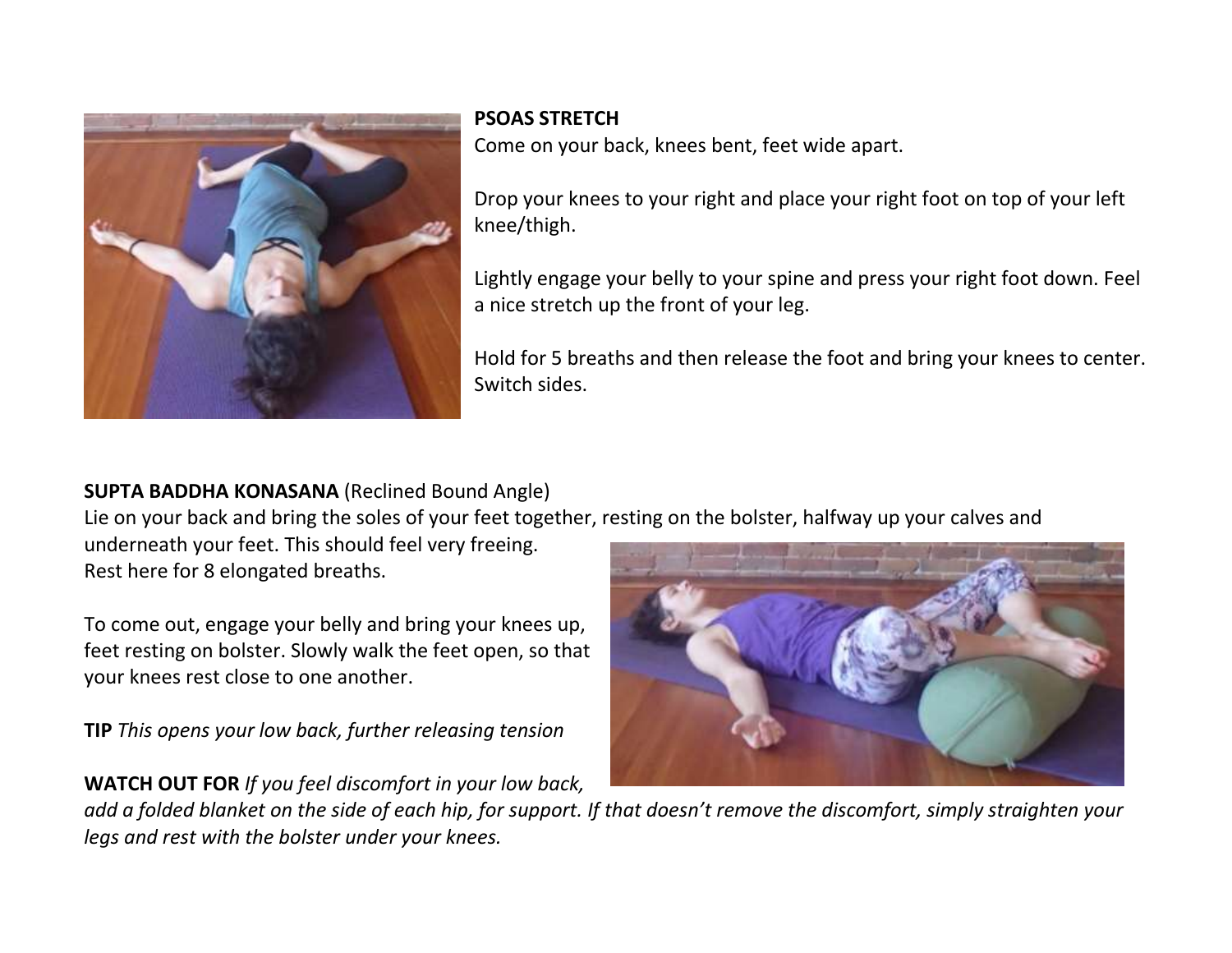Now, let's take a few minutes to set up in a comfortable seated position for some relaxation practices and so that you can feel the effects of your efforts. After all, the intention of Hatha (active) Yoga is for you to be able to sit comfortably, for longer periods of time! This is also the perfect time to bring pranayama (breath work) into your practice.

## **SEATED POSITIONS**

1. **SUKHASANA** (Easy pose )

Sit up on your block or bolster, knees should be below hip height. Maybe even set a blanket or two underneath each knee/thigh if they feel pressure.

**TIP** *Setting your hips higher than your knees releases the psoas and allows your abdominals to their job – support your spine!*

2. OR sit in a chair with a folded blanket underneath your sitting bones, knees over ankles.

**COMMON PROBLEM #3 & BONUS TIP** *When you free up your psoas, you free up your breath! The psoas and diaphragm connect to the spine at the same place, so the health of one, affects the other*



# **RELAXATION PRACTICES**

EVEN BREATHING – Count your breath and match the length of your inhales to your exhales. See how long you can draw out your breath, perhaps to the count of 8? HEART CHAKRA MEDITATION – Maintain natural breathing and try to visualize a green light around your heart. Notice the color of green, is it pulsating, does it move with your breath. Focus on these details as you breathe. OPPOSITION THINKING – Sit still and tall. Deepen your breath and notice every thought that comes in. If it's negative, immediately think of something positive. This gives you power over your thoughts and the ability to change them!

Spend a few minutes on all three or pick one that resonates! After some time, shift awareness back to your physical body and take your time transitioning into Savasana…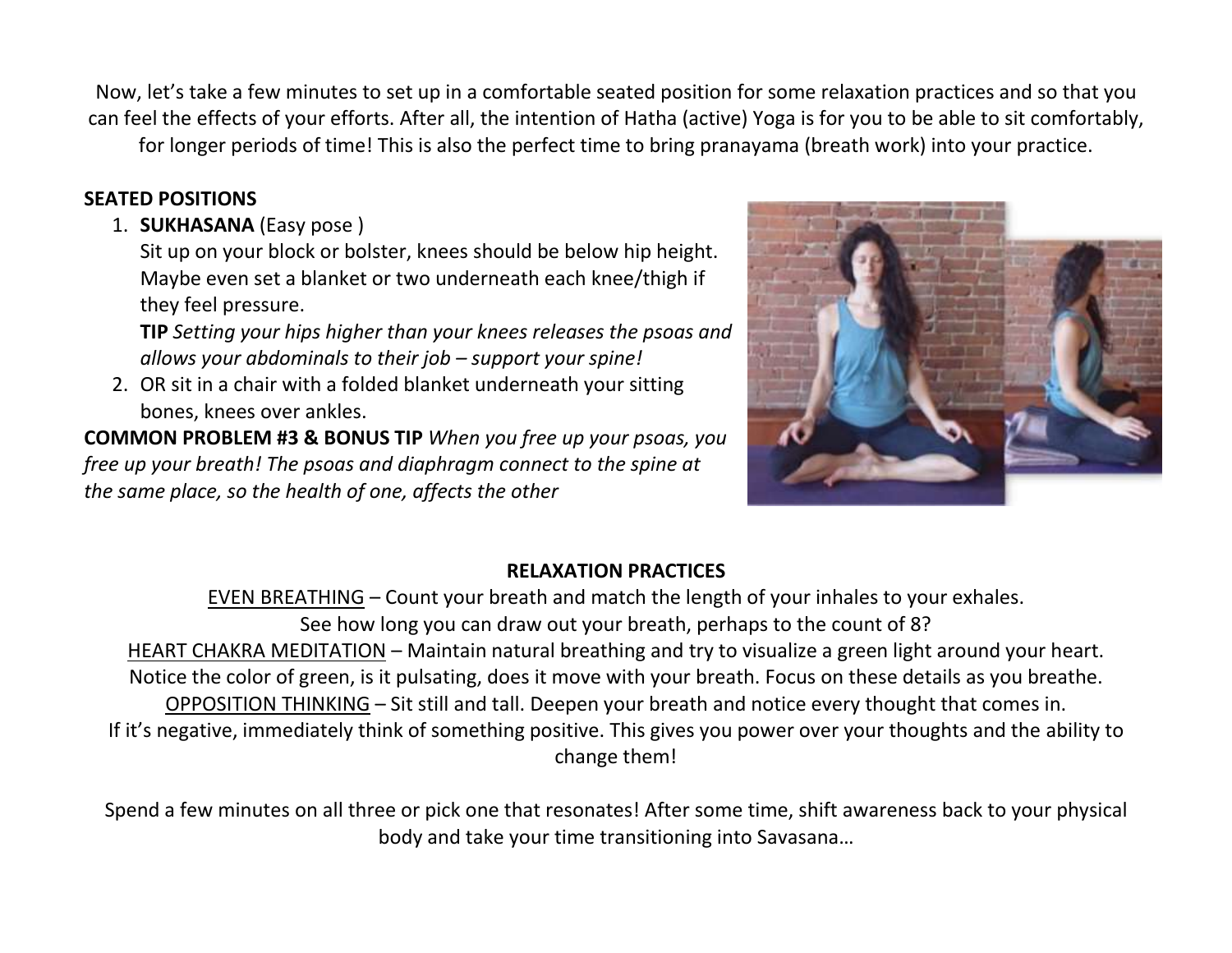## **SAVASANA** (Corpse pose)

Play some soft, instrumental music for Savasana and pick one of these options; spend at least 10 minutes here:

1. Sit in front of a bolster or 2 pillows, hold on to them as you lie back; then send a block or book underneath your sacrum.

Walk your feet open nice and wide, so that your knees come in toward one another.

Let your shoulders drop down and enjoy the incredible opening along your chest and shoulders.



**TIP** *This opens your heart and relieves tension in your low back and sacrum*

2. Place a folded blanket on your bolster, then place both underneath your knees before lying on your back.

Place your arms alongside your body, palms face up.

**TIP** *This added height roots your thigh bones further into your pelvis, releasing your psoas and allowing your diaphragm and deep abdominals to work more freely.*